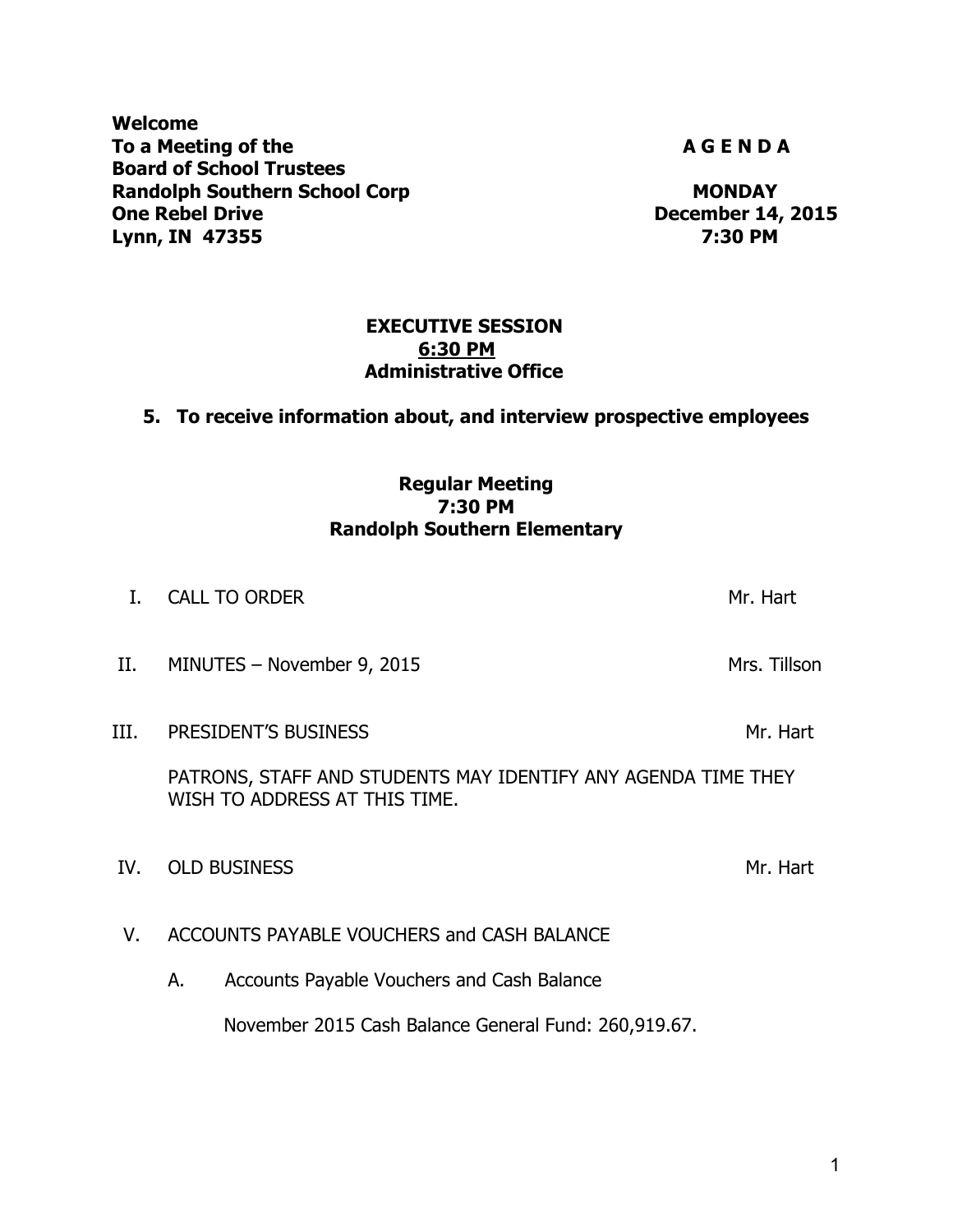### VI. NEW BUSINESS

- A. Business Items
- B. Personnel
	- 1. Superintendent and Principals recommend the Board of School Trustees approve the following positions:

Beth Randall, 4-H Advisor -- \$ 565.00 Christina Robinson, 4-H Advisor -- \$ 565.00 Tiffany Bowman, Math Bowl Co-Coach -- \$380.50 Shawna Smith, Math Bowl Co-Coach -- \$380.50 Shawna Smith, Math Bowl Competition Host -- \$258.00

- C. Fundraisers
- D. Facility Use Requests
- VII. PRINCIPAL REPORTS

#### VIII. SUPERINTENDENT REPORT

- A. Staff Christmas Breakfast on Thursday, December  $17<sup>th</sup>$  at 7:30 AM.
- B. A-F Grades are currently embargoed. RSSC has filed three appeals with the IDOE and SBOE for Graduation Rate and A-F Grade.
- C. Performance Grant Awards and Timeline from the IDOE:

Release of fund amounts to schools is December 21, 2015.

Release of funds: To Be Announced by IDOE.

- D. Maintenance Update
- E. Every Child Achieves Act (ESEA Reauthorization) passed the Senate, House and was signed by the President on December 9, 2015. This bill provides more local and state control, reduces federal testing requirements, and eliminates AYP and leaves it up to the states to decide.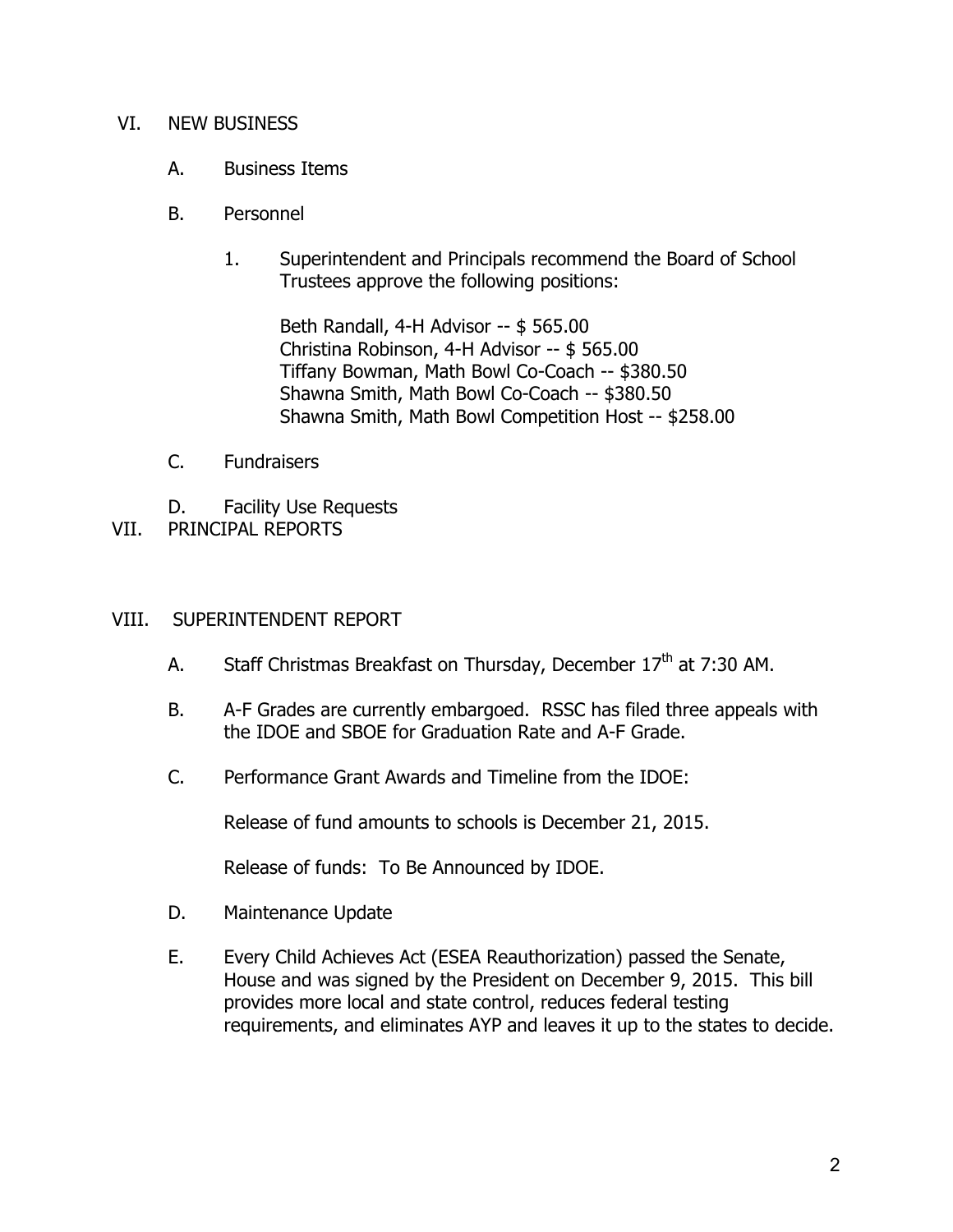|                | 5/29              | 8/6/15 | 9/18 | 11/9 | 12/11 |  |  |  |
|----------------|-------------------|--------|------|------|-------|--|--|--|
| K(.5)          | 17                | 39     | 40   | 40   | 41    |  |  |  |
|                | 34                |        |      |      |       |  |  |  |
| $\mathbf{1}$   | 35                | 29     | 29   | 29   | 30    |  |  |  |
| $\overline{2}$ | 38                | 34     | 36   | 36   | 36    |  |  |  |
| $\overline{3}$ | 40                | 39     | 37   | 37   | 38    |  |  |  |
| $\overline{4}$ | 35                | 42     | 42   | 42   | 42    |  |  |  |
| 5              | 41                | 34     | 34   | 34   | 34    |  |  |  |
| $\overline{6}$ | 28                | 44     | 45   | 44   | 44    |  |  |  |
| Total          | 234               | 261    | 263  | 262  | 265   |  |  |  |
|                | 251               |        |      |      |       |  |  |  |
| 7              | 37                | 31     | 31   | 33   | 32    |  |  |  |
| 8              | 49                | 41     | 41   | 40   | 40    |  |  |  |
| 9              | 53                | 54     | 53   | 51   | 50    |  |  |  |
| 10             | 35                | 54     | 52   | 53   | 50    |  |  |  |
| 11             | 31                | 33     | 35   | 33   | 33    |  |  |  |
| 12             | 45                | 35     | 32   | 31   | 31    |  |  |  |
| <b>HS</b>      | 250               | 248    | 244  | 241  | 236   |  |  |  |
| <b>Total</b>   |                   |        |      |      |       |  |  |  |
| Elem           | 234/              | 261    | 263  | 262  | 265   |  |  |  |
| <b>Total</b>   | (25)              |        |      |      |       |  |  |  |
|                | Corp. 481/501 509 |        | 507  | 503  | 501   |  |  |  |

F. ADM Count official count day -- September 18, 2015.

ADM Count ---- 2015-2016 Official Count Days are 9/18/15 and 2/1/2016

IX. FACULTY, STAFF and/or STUDENT COMMENTS

X. PATRON COMMENTS

XI. BOARD COMMENTS